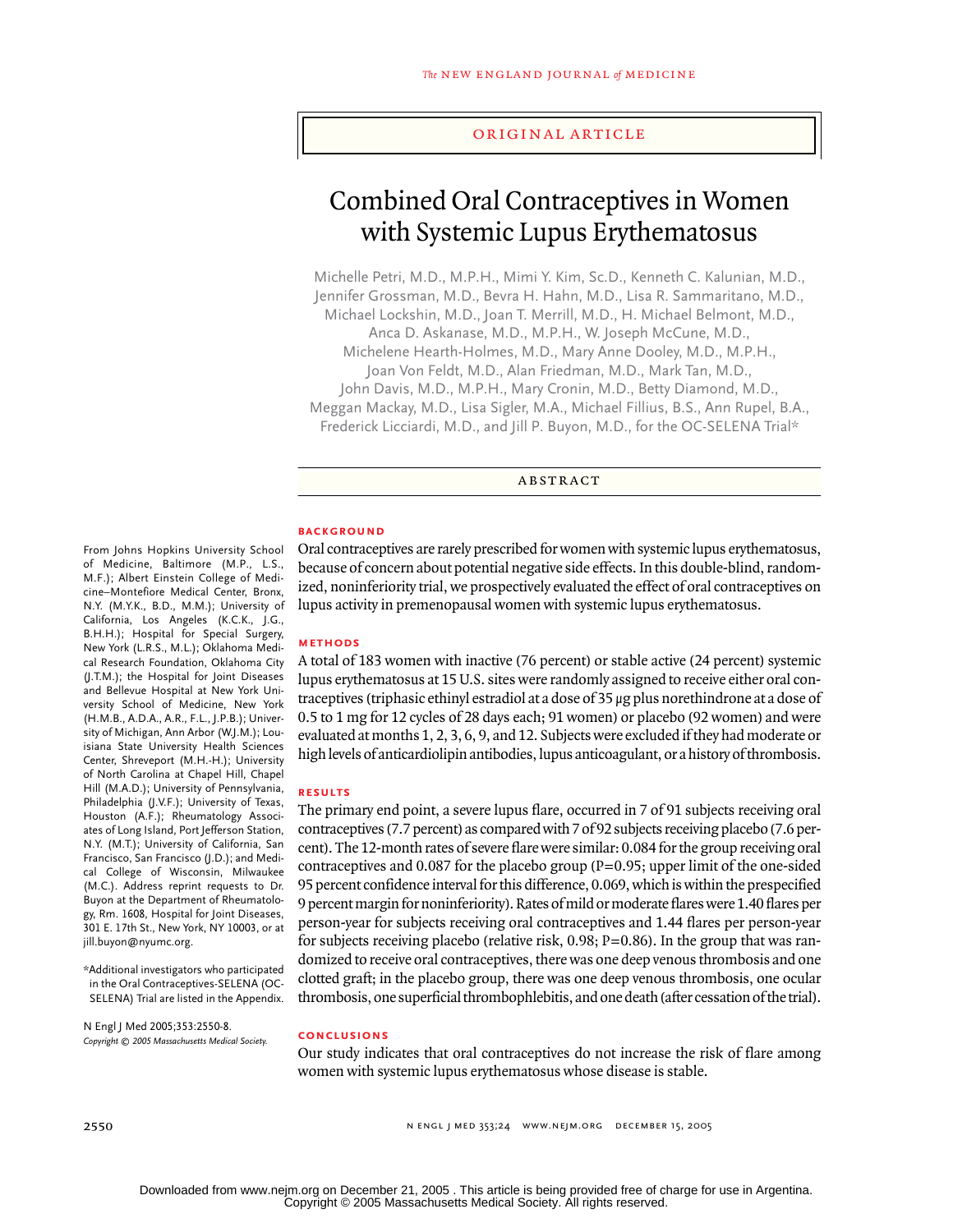oncern regarding potential negative effects of exogenous estrogens on the course of systemic lupus erythematosus has influenced prescribing practices, although placebocontrolled trials have not been performed. The basis of reluctance to prescribe oral contraceptives is that the incidence of systemic lupus erythematosus in women is 10 times that in men, $1$  that the disease generally presents after menarche and before menopause, and that estrone metabolism in lupus is skewed toward  $16\alpha$ -hydroxylated compounds that are themselves potent estrogens.2 Lupus flares have occurred in patients receiving exogenous hormones,<sup>3</sup> and a retrospective study among subjects with preexisting renal disease suggested adverse effects.4 The administration of estrogen exacerbates lupus in mice5 and, depending on the genetic background, augments the survival and autoreactivity of murine B cells.<sup>6</sup> COMBINED ORAL CONTRACEPTIVES IN WOMEN WITH SYSTEMIC LUPUS ERYT<br>
ONCERN REGARDING POTENTIAL NEG-<br>
ative effects of exogenous estrogens on the<br>
course of systemic lupus erythematosus has<br> **EXECUTE ON STREM** 

Despite the preceding data, there are settings in which exogenous estrogens might provide benefit. Premenopausal women with systemic lupus erythematosus should have access to safe and effective birth control. Women who have diminished fertility may seek hormonal manipulation to stimulate ovulation, and women receiving cyclophosphamide may need methods for preserving fertility. Furthermore, exogenous estrogens may be used to prevent glucocorticoid-induced osteoporosis and to treat ovarian cysts, endometriosis, irregular menses, and menometrorrhagia. The high rate of elective abortion among women with systemic lupus erythematosus (about 23 percent of pregnancies) may reflect the failure of the birth-control method used or the absence of an adequate birth-control program.<sup>7</sup>

To address these issues, we initiated the Safety of Estrogens in Lupus Erythematosus National Assessment (SELENA) trial, which comprised two separate, randomized, placebo-controlled, multicenter studies (one of hormone replacement<sup>8</sup> and the other of combined oral contraceptives [OC-SELENA]). The goal of the OC-SELENA trial was to determine the effect of oral contraceptives containing low-dose synthetic estrogens and progestins on disease activity in premenopausal women with systemic lupus erythematosus. The study was designed as a noninferiority trial to establish that oral contraceptives do not appreciably increase the risk of a severe flare as compared with placebo.

# **study design**

Investigators from the core SELENA group3 met before the recruitment of patients to revise the definitions of the instrument used, the Systemic Lupus Erythematosus Disease Activity Index (SLEDAI).<sup>9</sup> The SELENA-SLEDAI flare composite8,10 included three elements: the SELENA-SLEDAI score (range, 0 to 105, with 0 indicating inactive disease); an assessment of new or worsening disease activity, medication changes, and hospitalizations not captured with the use of the SLEDAI; and the score on the physician's global-assessment visual-analogue scale (range, 0 to 3, with 0 indicating inactive disease and 3 severe disease) (for details, see the Supplementary Appendix, available with the full text of this article at www.nejm.org). The physicians at each study site scored each element of the flare composite. Mild or moderate flares and severe flares were defined exactly as described in the recently published hormone-replacement study of the SELENA trial.8 Whether these definitions could identify flares accurately and uniformly was tested before enrollment with the use of scenarios involving subjects from the Hopkins Lupus Cohort.11 In 2001, all site investigators completed this test with the use of case-report forms of SELENA subjects, which showed a high intraclass correlation (0.89).

#### **patient population**

A total of 183 women with systemic lupus erythematosus were enrolled from June 1997 through July 2002 (with follow-up through July 2003) at 15 U.S. sites (see the Supplementary Appendix). Institutional review boards at all sites approved the protocol and consent forms, and written informed consent was obtained from subjects before enrollment. Throughout the study, each site reported adverse events to its local institutional review board. In addition, all serious adverse events in the overall study were reported to all institutional review boards.

At enrollment, subjects fulfilled at least four of the criteria of the American College of Rheumatology for the classification of systemic lupus erythematosus<sup>12</sup> and were under 40 years of age if they were nonsmokers or under 36 years of age if they were smokers. All subjects had disease that was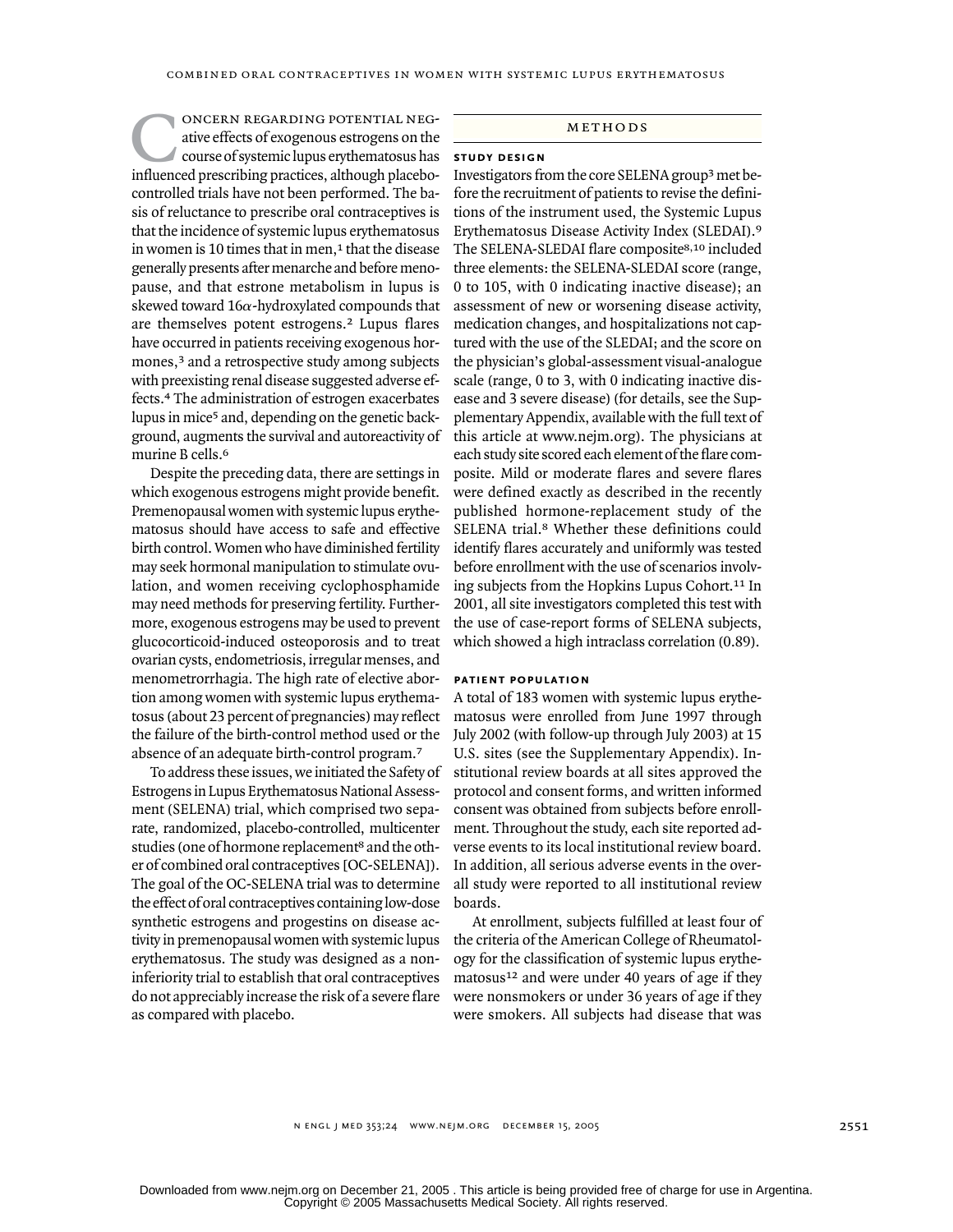clinically stable or had improved in the previous three months. Subjects were stratified as having either inactive disease (defined as a SELENA-SLEDAI score of 4 or less and the receipt of a daily dose of prednisone of no more than 0.5 mg per kilogram of body weight that had not been increased in the previous three weeks) or stable active disease (defined as a SELENA-SLEDAI score of 5 to 12 and the receipt of a daily dose of prednisone of no more than 0.5 mg per kilogram that had not been increased in the previous three weeks). Additional immunosuppressive drugs at enrollment were permitted if the dose had been stable for the previous two months. Exclusion criteria were the use of oral contraceptives for more than one month after the diagnosis of systemic lupus erythematosus; a diastolic blood pressure of more than 95 mm Hg or a systolic blood pressure of more than 145 mm Hg on three determinations; a history of spontaneous deep venous thrombosis, arterial thrombosis, or pulmonary embolus; the presence of IgG, IgM, or IgA anticardiolipin antibodies (more than 40 IgG phospholipid units, 40 IgM phospholipid units, or 50 IgA phospholipid units), a demonstration of lupus anticoagulant by the dilute Russell's vipervenom time test, or both; a history of gynecologic or breast cancer; a history of myocardial infarction; hepatic dysfunction or tumors of the liver; uncontrolled diabetes; congenital hyperlipidemia; migraines associated with neurologic sequelae; unexplained vaginal bleeding; or a positive pregnancy test.

Potential subjects were informed orally by the recruiting physician and in the written consent form that they might receive either oral contraceptives or identical placebo pills. To enter the study, all subjects had to agree to use an alternative form of birth control throughout the study, and any subject who became pregnant was instructed to discontinue the study drug.

#### **randomization and treatment**

Subjects were randomly assigned in a ratio of 1:1 to receive oral contraceptives (triphasic ethinyl estradiol plus norethindrone) (Ortho-Novum 7/7/7, Ortho-McNeil) in four-week cycles (seven days of 35 µg of ethinyl estradiol plus 0.5 mg of norethindrone, seven days of 35 µg of ethinyl estradiol plus 0.75 mg of norethindrone, seven days of 35 µg of ethinyl estradiol plus 1.0 mg of norethindrone, and seven days of inert pills) or identical placebo (Ortho-McNeil). The randomization scheme was stratified according to study site and disease severity (stable active vs. inactive). Permuted blocks of variable size (2 through 8) were used within each stratum for treatment assignments. Study drug was taken for 12 cycles of 28 days each ("months"). The study drug (Ortho-Novum 7/7/7) and matching placebo were provided free of charge by the manufacturer, Ortho-McNeil; the company had no role in the initiation, planning, conduct, data assembly, analysis, or interpretation of the study.

At screening, a history was taken and physical examination performed. A gynecologic examination and Papanicolaou smear were required within the year preceding enrollment. Laboratory tests included complete blood count, metabolic panel, lipid profile, urinalysis, and 24-hour urine collection to measure levels of creatinine and protein excretion. Serologic profiles included antinuclear antibodies assayed by HEp-2 cell line, anti–double-stranded DNA (anti-dsDNA) antibodies by enzyme-linked immunosorbent assay (ELISA, Diamedix), and C3 and C4 by nephelometry (Dade Behring) at the Hospital for Joint Diseases in New York; lupus anticoagulant by dilute Russell's viper-venom time test with confirmatory mixing studies at Johns Hopkins University in Baltimore; and anticardiolipin antibodies by ELISA (standard  $\beta_2$ -glycoprotein I–dependent assay) at the Hospital for Special Surgery in New York. Subjects were seen at screening and qualifying visits, contacted 2 weeks after entry, and then seen at 1, 2, 3, 6, 9, and 12 months.

# **end points**

The primary end point was the occurrence of a severe flare. Secondary end points were the occurrence of mild or moderate flares and score on the SELENA-SLEDAI instrument. Pregnancy was not considered as a statistical end point or outcome measure but, rather, constituted a discontinuation criterion. In this noninferiority trial, our design criteria were to demonstrate that oral contraceptives did not increase the risk of the occurrence of a severe flare by more than a prespecified maximum margin that was clinically acceptable, as compared with placebo. We expected a 12-month severe-flare rate of 6 percent in the placebo group. Taking into consideration the potential benefits of oral contraceptives, the SELENA investigators deemed a priori that an absolute difference of less than 9 percent in severe-flare rates between the groups receiving oral contraceptives and placebo would be clinically acceptable.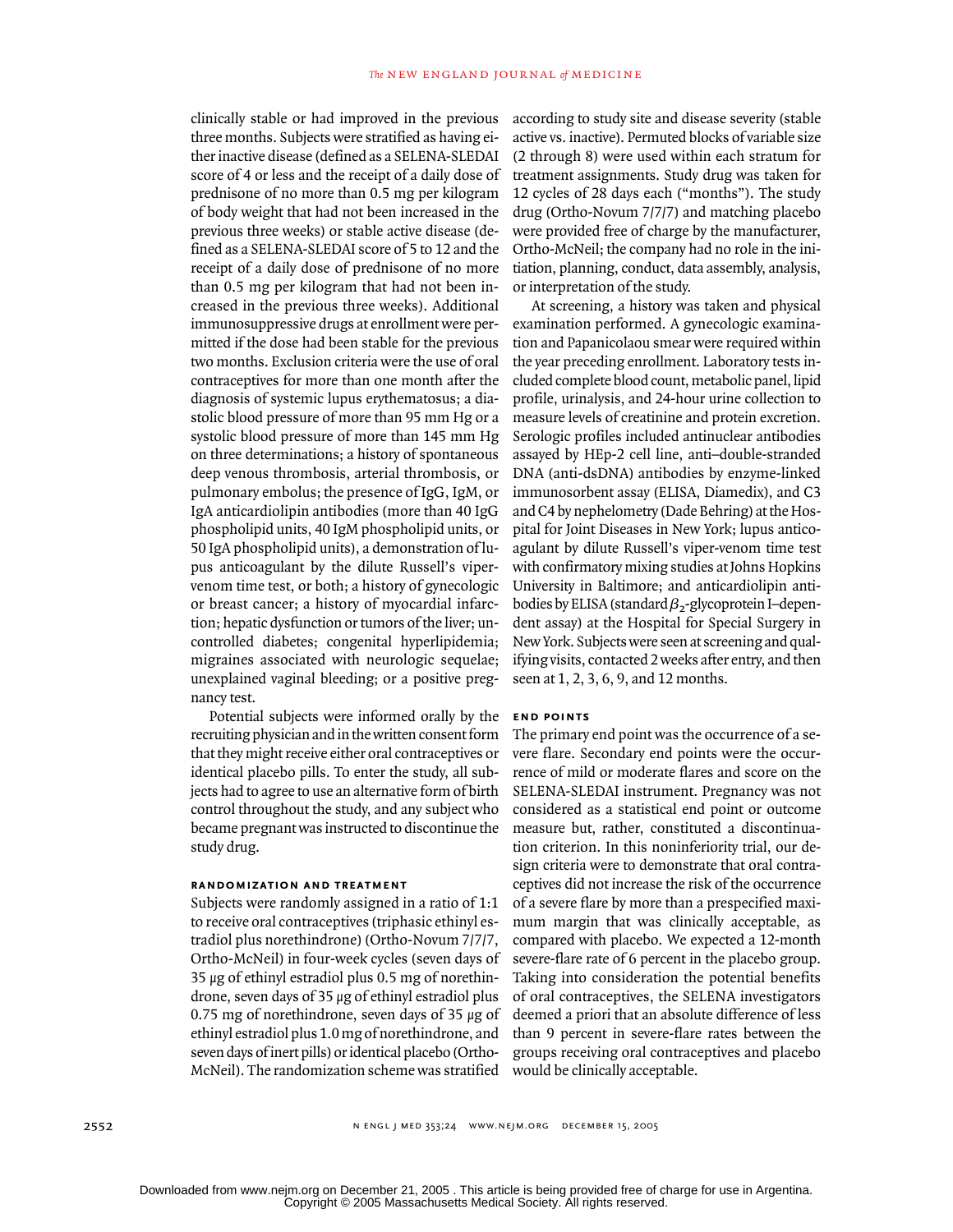# **statistical analysis**

The criterion for the establishment of the safety of oral contraceptives was that the upper limit of the one-sided 95 percent confidence interval for the difference in severe-flare rates between the groups had to be less than 9 percent. It was determined that a sample size of 350 subjects would yield 95 percent power at a one-sided type I error rate of 0.05 to conclude that oral contraceptives are not inferior to placebo, assuming a noninferiority margin of 9 percent and a 6 percent severe-flare rate in both treatment groups. However, the SELENA data and safety monitoring board elected to close enrollment after 183 patients had been randomly assigned, because of difficulty in recruitment.

Distributions of time to the first occurrence of a severe flare were estimated with the use of the Kaplan–Meier method. The difference in 12-month severe-flare rates between treatment groups was computed from the difference in the corresponding Kaplan–Meier estimates.

The Cox proportional-hazards model was used to obtain estimates of the relative risk of severe flare. Times to first occurrences of mild or moderate flares and flares of any type were analyzed with similar approaches. The SELENA-SLEDAI instrument score was analyzed by computing the change from baseline at each follow-up visit and comparing the size of the changes between treatment groups with the use of the two-sample t-test. Linear mixed-effects models were also fitted to the repeated measures.

Analyses were based on the intention-to-treat principle. Data on subjects who were lost to followup were considered to be censored at the time of the subjects' last visit. A per-protocol analysis that was limited to subjects who were fully adherent to the treatment protocol was also performed to evaluate the primary end point. P values are two-sided and are based on the standard null hypothesis of no treatment difference.

#### results

# **enrollment**

A total of 91 subjects were randomly assigned to receive oral contraceptives, and 92 subjects to receive placebo. Figure 1 is a flow chart of the study subjects; Table 1 summarizes the subjects' clinical characteristics at enrollment. Racial and ethnic backgrounds, which were determined by the subjects, were similar for subjects in the oral-contraceptive group and the placebo group, respectively: white,



#### **Figure 1. Study Subjects.**

Seven subjects who were assigned to receive oral contraceptives (OCs) had a severe flare. Of those subjects, five discontinued the study drug due to severe flare, one had a flare after randomization but before taking the drug, and one had a flare after discontinuing the drug (voluntary stop). Subjects who were lost to follow-up are a subgroup of the subjects who discontinued drugs. All subjects were included in the intention-to-treat analysis. A per-protocol analysis to evaluate the primary end point (the occurrence of a severe flare) was also performed; it included only subjects who completed 12 months of medication or who stopped medication because of the occurrence of a severe flare and completed 12 months of follow-up (57 in the oral-contraceptive group and 58 in the placebo group).

41 percent and 33 percent; black, 28 percent and 38 percent; Asian, 13 percent and 14 percent; Hispanic, 18 percent and 14 percent; and other groups, 1 percent and 1 percent.

The 12-month nonadherence rate was 37.4 percent for the oral-contraceptive group and 37.0 percent for the placebo group  $(P=0.95)$ . Subjects who terminated the study drug early for any reason other than the occurrence of a severe flare were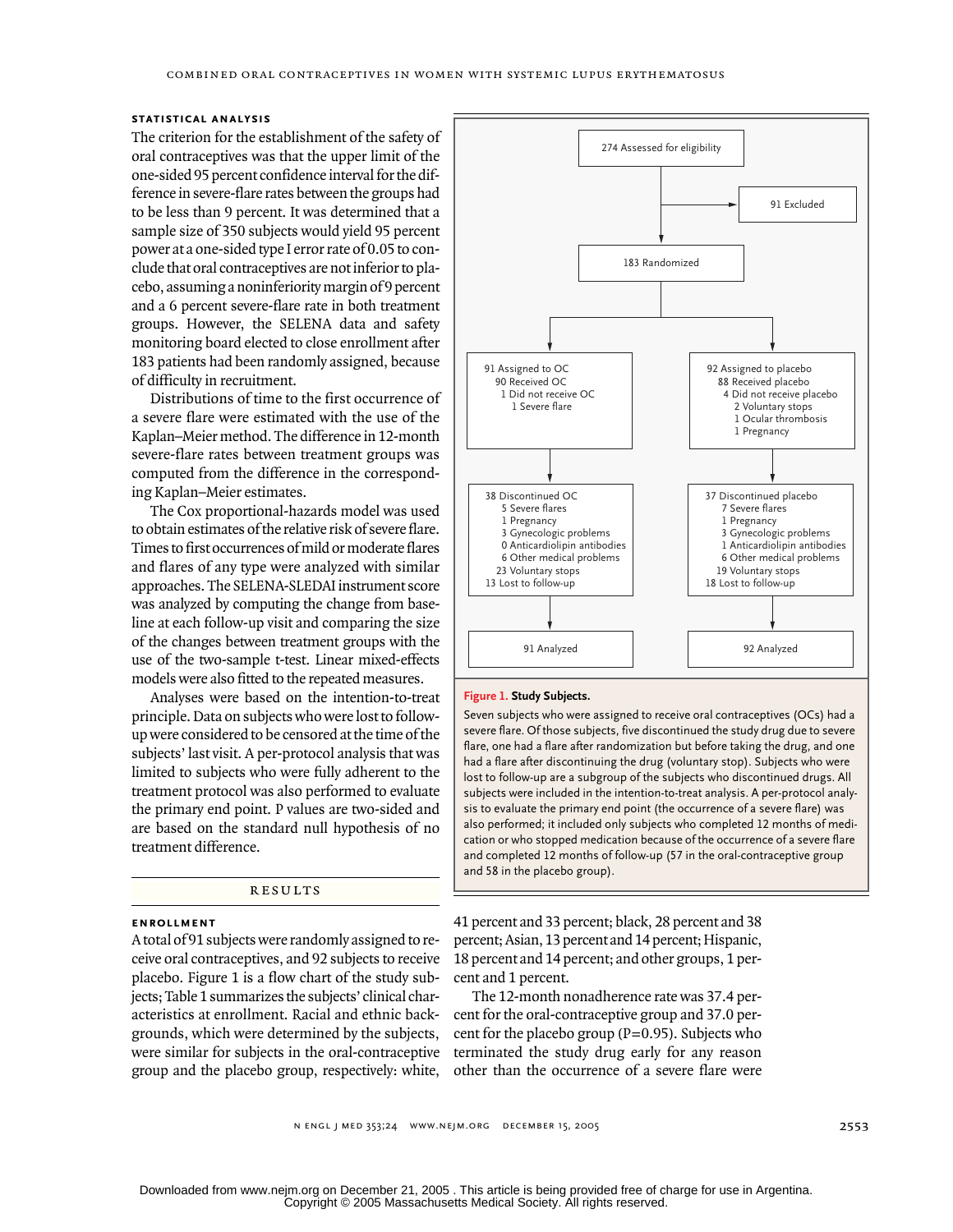| Table 1. Baseline Characteristics of the Study Subjects<br>According to Treatment Group.* |                                      |                     |  |
|-------------------------------------------------------------------------------------------|--------------------------------------|---------------------|--|
| Characteristic                                                                            | Oral<br>Contraceptives<br>$(N = 91)$ | Placebo<br>$(N=92)$ |  |
| Age (yr)                                                                                  |                                      |                     |  |
| Mean                                                                                      | 29.8                                 | 30.1                |  |
| Range                                                                                     | $18 - 39$                            | $18 - 39$           |  |
| Active disease (%)                                                                        | 23                                   | 25                  |  |
| SELENA-SLEDAI Instrument<br>score                                                         |                                      |                     |  |
| Mean                                                                                      | 3.01                                 | 3.39                |  |
| Range                                                                                     | $0 - 10$                             | $0 - 12$            |  |
| Renal disorder (%)                                                                        | 37                                   | 37                  |  |
| Low levels of complement (%)                                                              | 29                                   | 25                  |  |
| Increased DNA binding (%)                                                                 | 32                                   | 22                  |  |
| Prednisone use (%)                                                                        | 56                                   | 55                  |  |
| Prednisone dose (mg/day)                                                                  |                                      |                     |  |
| Mean                                                                                      | 5.16                                 | 5.38                |  |
| Range                                                                                     | $0 - 30$                             | $0 - 30 +$          |  |

\* SELENA denotes Safety of Estrogen in Lupus Erythematosus National Assessment, and SLEDAI Systemic Lupus Erythematosus Disease Activity Index.

† One patient was receiving 60 mg of prednisone.

considered to be nonadherent. The 12-month rate of loss to follow-up (i.e., nonadherent subjects who dropped out completely and were not followed for the full 12 months) was 14 percent for the oral-contraceptive group and 20 percent for the placebo group  $(P=0.34)$ .

# **outcomes**

The occurrence of a severe flare was infrequent in both groups: 7 of 91 subjects in the oral-contraceptive group (7.7 percent) and 7 of 92 subjects in the placebo group (7.6 percent) (Table 2). Two of the severe flares in the oral-contraceptive group took place when subjects were not taking the study drug (one subject had a flare after qualifying for the study but before taking the drug, and the other had a flare four months after voluntarily stopping the drug). The 12-month severe-flare rate estimated from the Kaplan–Meier approach was 0.084 for the oral-contraceptive group (95 percent confidence interval, 0.024 to 0.14) and 0.087 for the placebo group (95 percent confidence interval, 0.025 to 0.15), which was a difference of –0.0028 between the groups  $(P=0.95)$ . The upper limit of the one-

difference was 0.069, implying that the data are consistent with an absolute difference in severeflare rates of up to 6.9 percent, less than the prespecified equivalence margin of 9 percent. A Kaplan– Meier estimate for the cumulative probability of the occurrence of severe flare is provided in Figure 2. As calculated by the Cox proportional-hazards model, the estimated relative risk of the occurrence of severe flare while receiving oral contraceptives, as compared with placebo, was  $0.93$  (P=0.89; 95 percent confidence interval, 0.33 to 2.65). Although the sample size was reduced to 183 subjects, we were able to demonstrate that the difference in the risk of severe flare between the oral-contraceptive group and the placebo group was less than the maximum clinically acceptable difference. Furthermore, this finding persisted even with the hypothetical calculation of one or two additional severe flares in the oral-contraceptive group (data not shown).

The per-protocol analysis, which included 57 subjects receiving oral contraceptives and 58 receiving placebo, yielded an estimated 12-month rate of severe flares of 0.088 for oral contraceptives (95 percent confidence interval, 0.014 to 0.16) and 0.12 for placebo (95 percent confidence interval, 0.037 to 0.20). The difference in the 12-month rate of severe flares between groups was  $-0.033$  (P=0.56). The upper limit of the one-sided 95 percent confidence interval for the true difference was 0.060, less than the prespecified margin of 9 percent and therefore consistent with the intention-to-treat result that oral contraceptives are not inferior to placebo with respect to risk of a severe flare.

In both study groups, subjects who entered the trial with stable active disease were at increased risk for severe flare as compared with those with inactive disease. The estimated relative risk, adjusted for treatment, was 3.50 (95 percent confidence interval, 1.23 to 9.99; P=0.02).

Rates of mild or moderate flares did not differ significantly between groups: 63 subjects randomized to receive oral contraceptives (69 percent) and 55 subjects randomized to receive placebo (60 percent) had one or more mild or moderate flares. The incidence rate for mild or moderate flares, which included multiple flares in the same subject, was 1.40 flares per person-year for the oral-contraceptive group and 1.44 flares per person-year for the placebo group (relative risk, 0.98; 95 percent confidence interval, 0.76 to 1.26; P=0.86).

sided 95 percent confidence interval for the true type during the 12-month follow-up period was 76 The probability of having at least one flare of any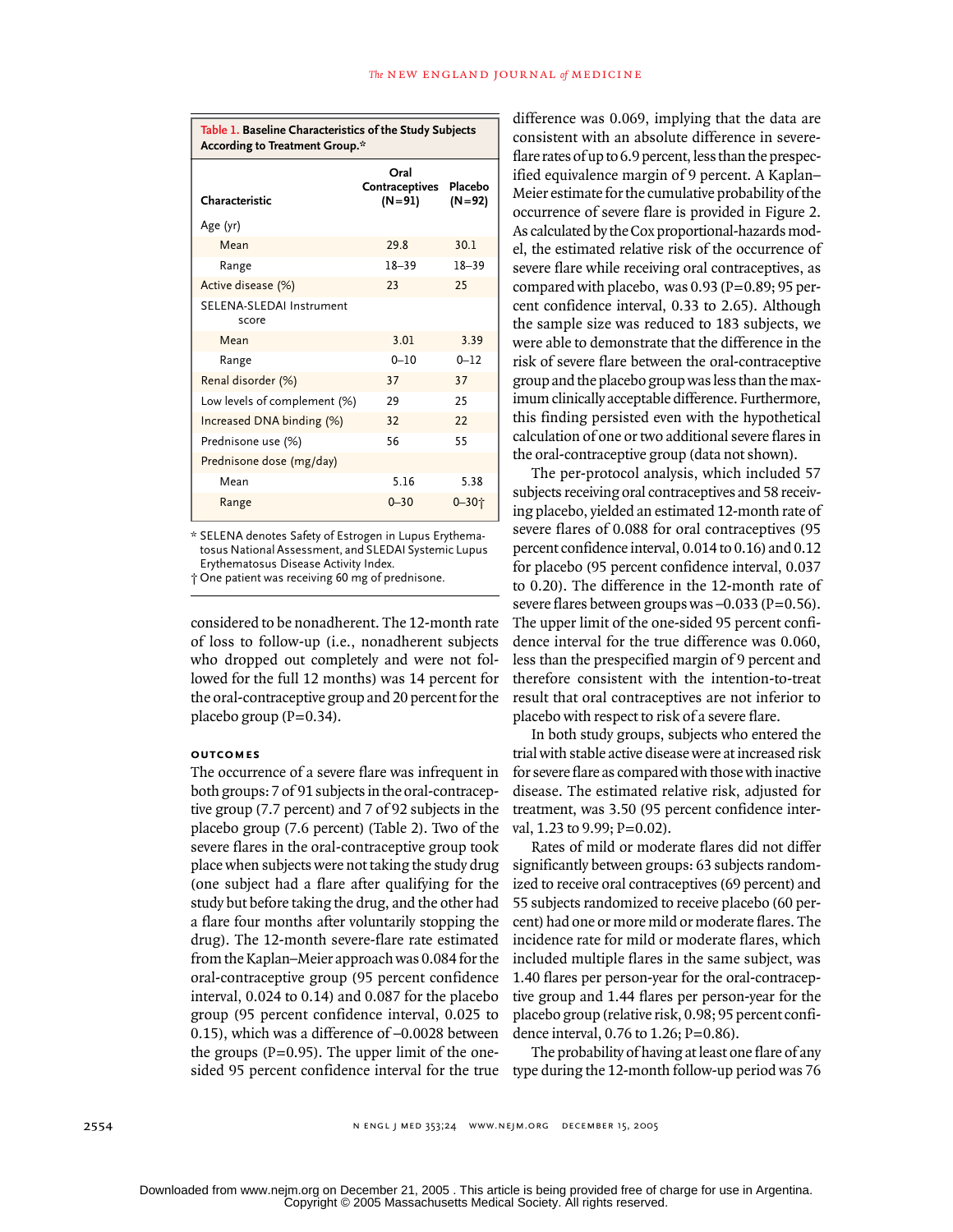| Table 2. Clinical Manifestations of Severe Flares According to Treatment Group.* |                                              |                                                                                                                                                                          |  |  |
|----------------------------------------------------------------------------------|----------------------------------------------|--------------------------------------------------------------------------------------------------------------------------------------------------------------------------|--|--|
| <b>Treatment and Patient</b>                                                     | <b>Clinical Manifestation</b>                | SELENA-SLEDAI Composite Criteria Fulfilled;                                                                                                                              |  |  |
| Oral contraceptives                                                              |                                              |                                                                                                                                                                          |  |  |
| Patient 1                                                                        | Nephritis and multisystem<br>flare $\dot{x}$ | Instrument score >12<br>New or worsening manifestation<br>Increase in dose of prednisone or addition of other drug¶<br>Increase in physician's global assessment to >2.5 |  |  |
| Patient 2                                                                        | Multisystem flare                            | Instrument score >12<br>New or worsening manifestation<br>Increase in dose of prednisone or addition of other drug                                                       |  |  |
| Patient 3                                                                        | Multisystem flare                            | New or worsening manifestation<br>Hospitalization for lupus activity                                                                                                     |  |  |
| Patient 4                                                                        | Abdominal vasculitis                         | New or worsening manifestation<br>Increase in dose of prednisone or addition of other drug<br>Hospitalization for lupus activity                                         |  |  |
| Patient 5                                                                        | Thrombocytopenia                             | New or worsening manifestation                                                                                                                                           |  |  |
| Patient 6                                                                        | Severe rash                                  | Increase in dose of prednisone or addition of other drug                                                                                                                 |  |  |
| Patient 7                                                                        | Fever                                        | New or worsening manifestation<br>Increase in dose of prednisone or addition of other drug                                                                               |  |  |
| Placebo                                                                          |                                              |                                                                                                                                                                          |  |  |
| Patient 1                                                                        | Nephritis                                    | Instrument score >12<br>New or worsening manifestation                                                                                                                   |  |  |
| Patient 2                                                                        | Nephritis                                    | New or worsening manifestation                                                                                                                                           |  |  |
| Patient 3                                                                        | Nephritis                                    | New or worsening manifestation<br>Hospitalization for lupus activity                                                                                                     |  |  |
| Patient 4                                                                        | Nephritis                                    | New or worsening manifestation<br>Increase in physician's global assessment to >2.5                                                                                      |  |  |
| Patient 5                                                                        | Pleural effusions                            | Hospitalization for lupus activity                                                                                                                                       |  |  |
| Patient 6                                                                        | CNS involvement                              | New or worsening manifestation<br>Hospitalization for lupus activity                                                                                                     |  |  |
| Patient 7                                                                        | <b>Myositis</b>                              | New or worsening manifestation<br>Hospitalization for lupus activity                                                                                                     |  |  |

\* SELENA denotes Safety of Estrogen in Lupus Erythematosus National Assessment, SLEDAI Systemic Lupus Erythematosus Disease Activity Index, and CNS central nervous system.

† Only 3 of 14 severe flares were identified by the SELENA-SLEDAI instrument score, and in each case another criterion was met.

‡ Severe flare occurred after the qualifying visit but before the initiation of study drug.

§ New or worsening manifestations included central nervous system involvement, vasculitis, glomerulonephritis, myositis, thrombocytopenia (platelet count, <60,000 per cubic millimeter), or hemolytic anemia (hemoglobin level, <70 g per liter, or a drop in hemoglobin of >30 g per liter within two weeks), each requiring a doubling of the dose of corticosteroids or an increase to >0.5 mg per kilogram per day or hospitalization.

¶This condition required an increase in the dose of prednisone or its equivalent to more than 0.5 mg per kilogram per day or the initiation of cyclophosphamide, azathioprine, mycophenolate mofetil, or methotrexate.

Severe flare occurred after the discontinuation of study drug.

percent for subjects receiving oral contraceptives and 69 percent for subjects receiving placebo, a treatment difference of 0.07 (P=0.34; upper limit of the one-sided 95 percent confidence interval, 0.19). The estimated relative risk in the oral-contraceptive group by the Cox proportional-hazards model based on the time to the first flare of any type was 1.09 (P=0.65; 95 percent confidence interval, 0.76 to 1.55).

The mean change in SELENA-SLEDAI scores was not significantly different between groups at any follow-up visit (Table 3). Linear mixed-effects models fitted to these repeated measures found no significant effect due to treatment group  $(P=0.94)$ .

# **adverse events**

Serious adverse events and adverse events requiring the discontinuation of study medications are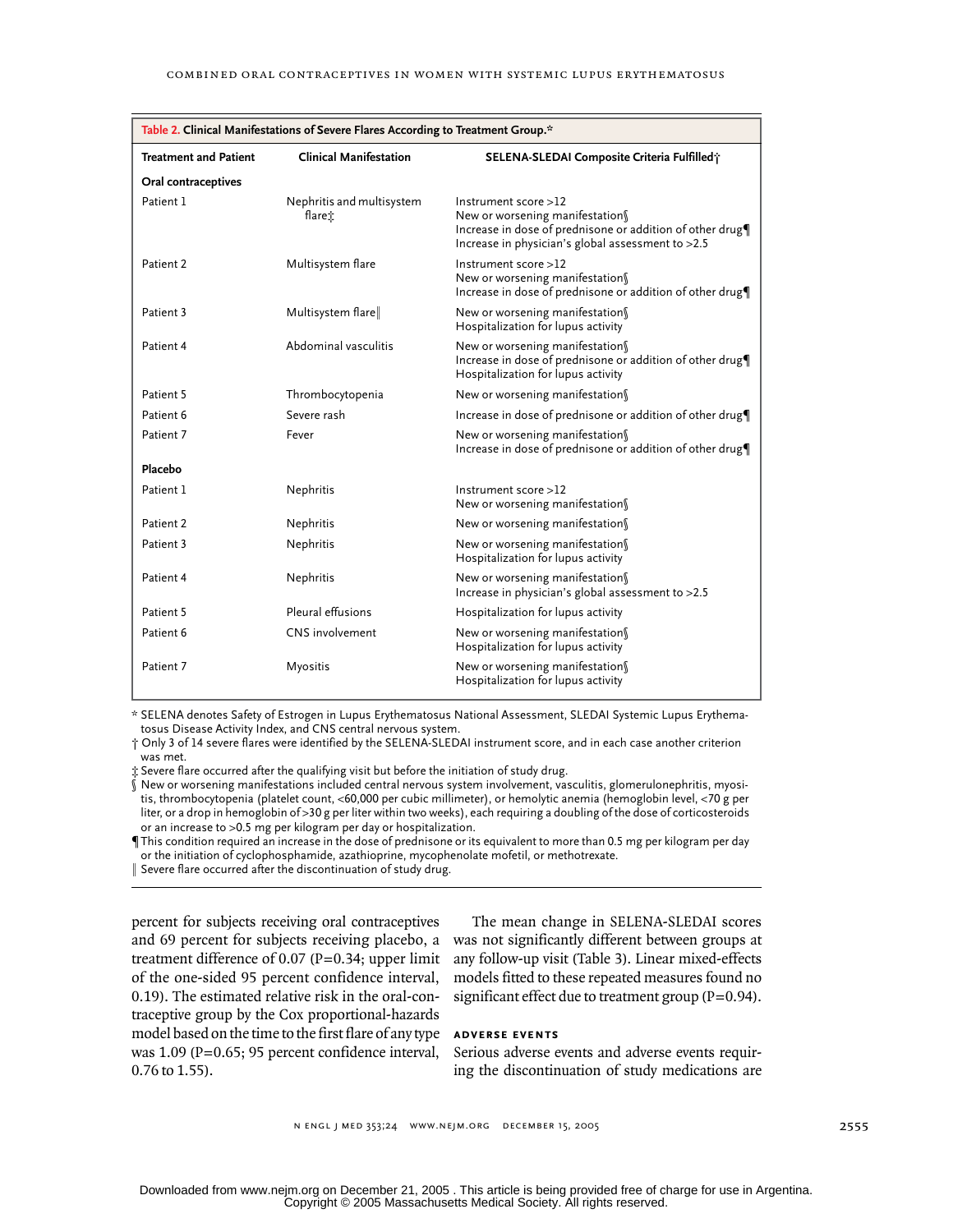

**Figure 2. Kaplan–Meier Estimates of the Cumulative Probability of a Severe Flare in Subjects Receiving Oral Contraceptives and Placebo.**

The difference between treatment groups in the 12-month rate of occurrence of severe flare was –0.0028 (P=0.95).

| Table 3. Mean Change in the SELENA-SLEDAI Instrument Score from Baseline, |
|---------------------------------------------------------------------------|
| According to Treatment Group and Month of Follow-up.*                     |

| Month |                    | <b>Oral Contraceptives</b> |        | Placebo              | P Value; |
|-------|--------------------|----------------------------|--------|----------------------|----------|
|       | No. of<br>Patients | Mean Change                | No. of | Patients Mean Change |          |
| 1     | 75                 | $-0.03 + 2.8$              | 79     | $0.06 + 2.4$         | 0.83     |
| 2     | 80                 | $-0.16+3.2$                | 74     | $0.03 + 2.9$         | 0.70     |
| 3     | 83                 | $-0.19+2.7$                | 79     | $0.22 + 2.9$         | 0.35     |
| 6     | 82                 | $-0.18 + 2.8$              | 75     | $-0.17+3.0$          | 0.98     |
| 9     | 77                 | $0.07 + 2.8$               | 70     | $0.06 + 2.8$         | 0.99     |
| 12    | 78                 | $0.12 + 2.9$               | 73     | $-0.11+2.7$          | 0.62     |

\* Plus–minus values are ±SD. SELENA denotes Safety of Estrogen in Lupus Erythematosus National Assessment, and SLEDAI Systemic Lupus Erythematosus Disease Activity Index.

† P values are calculated with the use of a two-sided t-test.

listed in Table 4. There were four pregnancies. One subject in the placebo group had a positive pregnancy test after randomization but before receiving placebo and delivered a healthy infant at term. Two subjects stopped receiving the study drug after positive pregnancy tests: one subject stopped receiving oral contraceptives at the 2-month visit and later had a miscarriage of twins at 19 weeks' gestation, and one subject stopped receiving placebo at the 3-month visit and elected to terminate the pregnancy at 16 weeks' gestation. An ectopic pregnancy occurred in one subject two months after oral contraceptives had been discontinued owing to a rash.

## discussion

Effective and safe birth control is essential to the care of premenopausal women with systemic lupus erythematosus. Hormone-based contraception remains the most effective reversible form of birth control and is the nonsurgical method used by most women (both whites and blacks) between the ages of 15 and 44 years in the United States.13 However, available data affirm that women with systemic lupus erythematosus use oral contraceptives less often than do age-matched healthy controls,<sup>3</sup> reflecting prescribing practices. Yet, the impression that exogenous estrogens may negatively influence lupus disease activity is not derived from any reproducible direct evidence. The SELENA trial prospectively evaluated the effect of oral contraceptives on lupus disease activity. Although the sample was smaller than was initially planned, the trial demonstrated that contraception with the use of estrogen and progesterone does not increase a patient's risk of severe or mild–moderate flare beyond a clinically acceptable margin. The nonadherence rate was consistent with rates among first-time users of oral contraceptives in the general population.13,14 In a similar manner, the pregnancy rate of 1 percent in subjects who were receiving oral contraceptives is consistent with national averages.<sup>13</sup>

Current decision making about the use of oral contraceptives in women with systemic lupus erythematosus is based on lupus models in mice and on anecdotal reports and retrospective case– control studies in humans. Among 121,645 women in the Nurses' Health Study, past users of oral contraceptives had a small increase in the risk that systemic lupus erythematosus would develop (relative risk, 1.4; 95 percent confidence interval, 0.9 to 2.1), as compared with those who had never used oral contraceptives.15 A recent case–control study showed a weak association between the risk of lupus and current or past use of oral contraceptives (adjusted odds ratio, 1.3; 95 percent confidence interval, 0.9 to 2.1).16 In a retrospective case–control study of subjects with lupus who had a history of nephritis, Jungers et al.4 noted flares in 9 of 26 women during the first three months after the initiation of combined oral contraceptives as compared with none of 11 women receiving progestogenonly formulations. In contrast, Julkunen<sup>17</sup> observed no difference in flare rates among 31 patients with systemic lupus erythematosus who were taking oral contraceptives, as compared with 31 nonusers.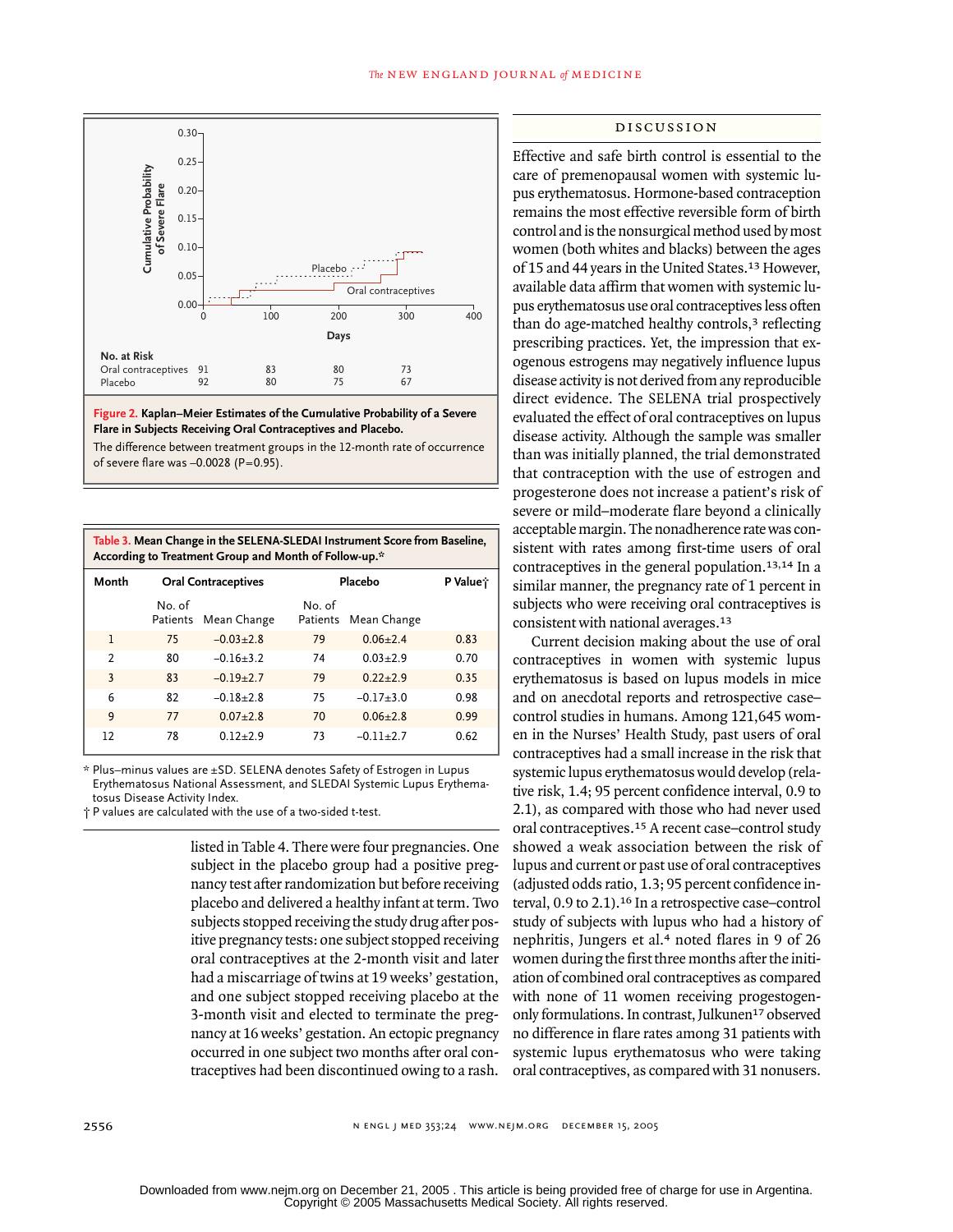# In a retrospective survey of 55 women who used oral contraceptives after receiving a diagnosis of systemic lupus erythematosus, 7 reported an exacerbation of disease, which was usually confined to the musculoskeletal system (flare rate, 0.45 per 100 patient-months).<sup>3</sup>

The relevance of establishing the safety of oral contraceptives in systemic lupus erythematosus extends beyond birth control. Oral contraceptives may control cyclic lupus activity.18 Estrogens prevent bone loss and increase bone mass,19,20 suppress bone-resorbing cytokines such as interleukin-1<sup>21</sup> and interleukin-6,22 and exert positive changes in calcium homeostasis.23 In a retrospective cohort of 702 women with lupus, fractures occurred in 12.3 percent, a rate nearly five times that in healthy women.24 In 376 women with lupus who were observed prospectively, the use of oral contraceptives was associated with a significantly reduced risk of musculoskeletal damage.11 The guidelines of the American College of Rheumatology Task Force on Osteoporosis recommend the administration of oral contraceptives to prevent glucocorticoid-induced osteoporosis in premenopausal women with oligomenorrhea or amenorrhea,<sup>25</sup> although this benefit has not been prospectively evaluated in women with systemic lupus erythematosus.

In sum, although murine models and retrospective human studies suggested that exogenous estrogens might exacerbate lupus disease activity, the results of the OC-SELENA trial do not support this inference. Oral contraceptives were not associated with an increase in severe, mild–moderate, or total flares over the course of one year, as compared with placebo. These data support the use of oral contraceptives containing estrogen as a birth-control choice for patients with inactive or stable, moderate systemic lupus erythematosus who are at low risk for thrombosis.

Supported by a grant (U01 AR42540, to Dr. Buyon) from the National Institute of Arthritis and Musculoskeletal and Skin Diseases and the Office of Research on Women's Health; and by National Institutes of Health (NIH) grants (AR 43727, to Dr. Petri and the Hopkins Lupus Cohort, and M01-RR 00052 and M01-RR 00096, through the General Clinical Research Centers of Johns Hopkins University and the Hospital for Joint Diseases of New York University School of Medicine).

Dr. Diamond reports having received an NIH grant and Dr. Buyon a subgrant (R01 AI062069) entitled "Understanding the SELENA Trial: Estrogen in Lupus."

We are indebted to the members of the study's data and safety monitoring board for their guidance and generous service: Drs. Matthew H. Liang (chairman), John C. Fletcher, John H. Klippel, Helain J. Landy, Larry R. Muenz, and Rosalind Ramsey-Goldman; to

| Table 4. Additional Adverse Events According to Treatment Group.* |                                      |                      |  |
|-------------------------------------------------------------------|--------------------------------------|----------------------|--|
| <b>Type of Event</b>                                              | Oral<br>Contraceptives<br>$(N = 91)$ | Placebo<br>$(N=92)$  |  |
|                                                                   | no. of patients (%)                  |                      |  |
| Serious adverse events (requiring<br>hospitalization)             | 15(16)                               | 13(14)               |  |
| Thrombosis                                                        | 2 (2) †                              | $1(1)$ $\ddot{x}$    |  |
| Gastrointestinal symptoms                                         | 1(1)                                 | 3(3)                 |  |
| Gynecologic symptoms                                              | 1(1)                                 | 1(1)                 |  |
| Infection                                                         | 5(5)                                 | 4(4)                 |  |
| Orthopedic surgery                                                | 3(3)                                 | 2(2)                 |  |
| Toxic encephalopathy secondary<br>to phenobarbital                | 0                                    | 1(1)                 |  |
| Suicide attempt                                                   | 1(1)                                 | 0                    |  |
| Elective thymectomy                                               | 1(1)                                 | 0                    |  |
| Ectopic pregnancy                                                 | 1(1)                                 | 0                    |  |
| Death                                                             | 0                                    | $1(1)$ $\ddot{x}$    |  |
| Adverse events (requiring withdrawal<br>of study drug)            | 7(8)                                 | 12(13)               |  |
| Thrombosis                                                        | $\mathbf 0$                          | $2(2)$ <sup>+</sup>  |  |
| Pregnancy                                                         | $1(1)$ <sup>+</sup>                  | $2(2)$ <sup>**</sup> |  |
| Rash                                                              | $\mathbf 0$                          | $2(2)$ <sup>+</sup>  |  |
| Gynecologic symptoms                                              | $3(3)$ <sup>+</sup>                  | $3(3)$ <sup>+</sup>  |  |
| Migraine                                                          | $\Omega$                             | $3(3)$ <sup>+</sup>  |  |
| Abnormal liver-function results                                   | 2 (2)†                               | 0                    |  |
| Development of hypertension                                       | $1(1)$ <sup>+</sup>                  | $\mathbf 0$          |  |

This table does not include the serious adverse events that constituted severe lupus flares, which are listed in Table 2.

Study medications were withdrawn owing to these events.

Subject had discontinued study drug owing to severe flare at three months, was hospitalized for a deep venous thrombosis three months later, and died one year after placebo was discontinued.

This pregnancy does not appear in Figure 1 because pregnancy was not the reason study drug was discontinued; ectopic pregnancy developed two months after the subject stopped study drug owing to rash.

One subject had an ocular thrombosis after randomization and therefore never received study drug; the other subject had a superficial thrombophlebitis at two months, resulting in the discontinuation of study drug.

One subject in the oral-contraceptive group had a positive pregnancy test at the 2-month visit, resulting in the discontinuation of study drug; she miscarried twins at 19 weeks' gestation.

\*\* One subject in the placebo group had a positive pregnancy test after randomization and therefore never received study drug; she delivered a healthy infant at term. Another subject in the placebo group had a positive pregnancy test at the 3-month visit, resulting in the discontinuation of placebo; she elected termination at 16 weeks' gestation.

Dr. Mary Louise Skovron for biostatistical expertise and intellectual contribution to the initial design of the study; and to Marcus Vogel and Jeanie Kantrowitz (Hospital for Joint Diseases pharmacists) for their assistance in the establishment and maintenance of the system for blinded allocation and distribution of study medications.

2557